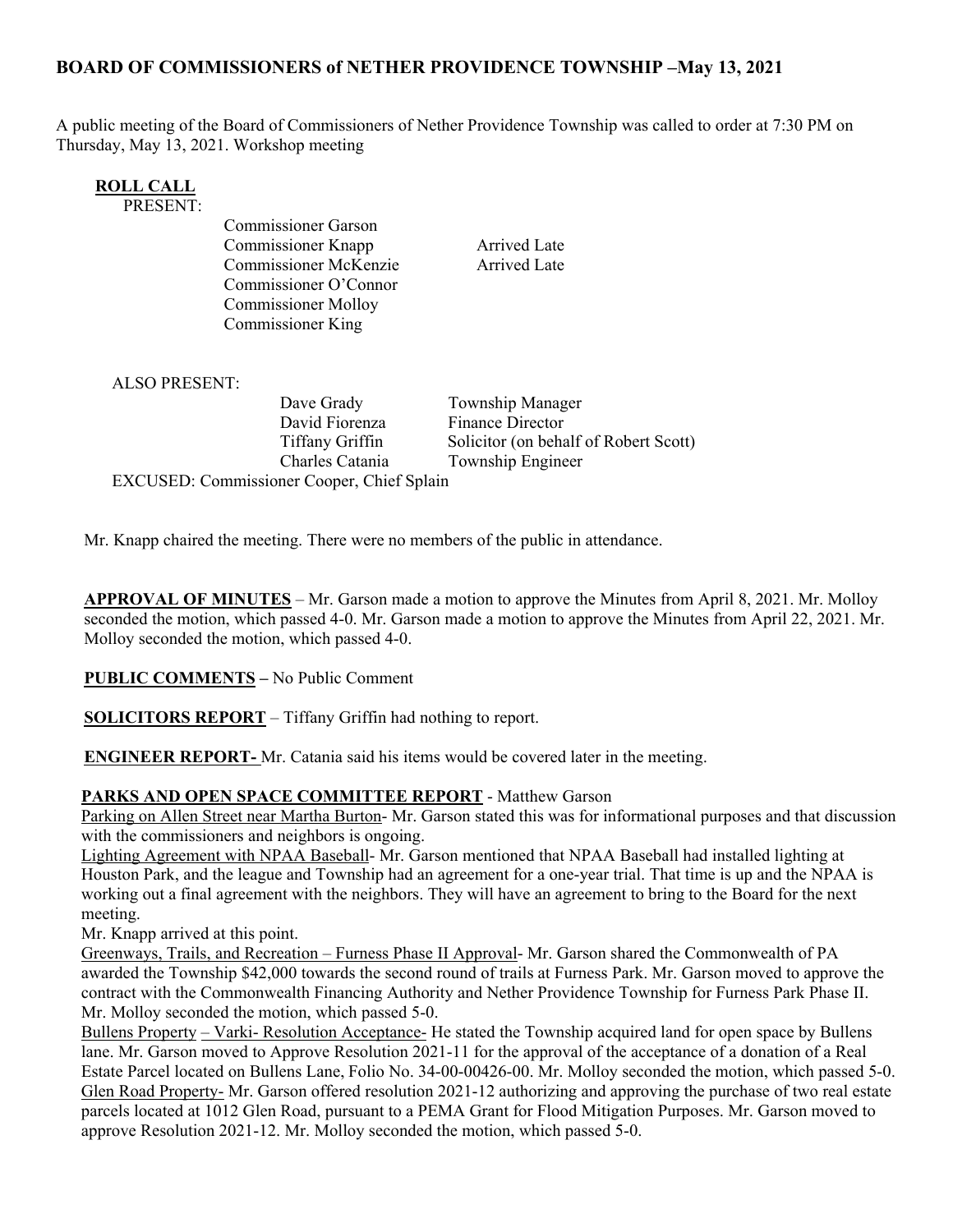## **PUBLIC SAFETY COMMITTEE REPORT-** Micah Knapp

Stop Sign at Harvey and Pine- - Mr. Catania stated he completed the assessment, and the streets meet the requirements for a multi-way stop sign.

Stop Signs in Lapidea Hills- Mr. Knapp shared the proposed stops signs in the Lapidea Hills neighborhood. Mr. Knapp moved to approve Ordinance #827 which includes five stop signs in Lapidea Hills by Springhaven Country Club. Ms. King seconded the motion, which passed 5-0.

Public Comment Resolution- Mr. Knapp shared the Public Comment process that was proposed. The Commissioners asked to have time to look at it in more detail before acting. Mr. Knapp shared the highlights for the new process, which include a three-minute limit per speaker and a limitation of public comment to residents, with discretion to allow non-residents to speak. The Board decided to discuss at the May Legislative meeting.

Fire Tax Credit- Additional Approval- Mr. Knapp explained the Board approved the tax credit last month but needed to add an additional person. Mr. Knapp moved to approve resident and firefighter George Moore for the 2020 & 2021 Fire Tax Credit. Mr. Garson seconded the motion, which passed 5-0.

Changes to Marijuana Penalties- Mr. Knapp said this was an informational item that will be taken up at a legislative meeting. He said there is consideration for lowering the penalties from a misdemeanor to a summary offense for possession. He is seeking input from Solicitor Scott and Chief Splain. The Board would like to ask Solicitor Scott more questions.

## **BUILDING AND ZONING COMMITTEE REPORT** – Mr. Knapp

Status of Media Walk development at 310 Wallingford Avenue – Mr. Knapp said site work is continuing at the Media Walk development. Mr. Catania said an Escrow Release will be needed at the next Legislative meeting. Zoning Hearing Board- Mr. Knapp stated two residential requests would go before the Zoning Hearing Board. 43 Green Valley Road is requesting a variance from Section 300-12 Side Yards and asking for relief from the 25' wide minimum side yard setback as well as the 70' total aggregate. 6 Kershaw Road is requesting a variance from Section 300-10 building area and impervious surface requirements: no more than 25% of any lot area shall be covered by impervious surfaces. They are replacing the existing patio and adding a garden shed which would result in 30.3% coverage by impervious surfaces. He shared the Zoning Meeting were on the Township website, and the meetings are public.

Ms. McKenzie arrived at this point.

#### **PUBLIC SAFETY COMMITTEE REPORT-** Mr. Knapp

Trailer Parking- Ms. McKenzie shared that there have been locations where trailers have been parking on residential streets and creating issues for parking. Mr. Knapp Moved to advertise an ordinance that would prohibit the parking of trailers on Township roads. Ms. McKenzie seconded the motion, which passed 6-0.

#### **COMMUNITY ENHANCEMENT REPORT**- Stephanie King

2021 Summer Camp Registration Open- Ms. King shared there are only 20 spots left for campers. She also stated Camp Counselors are needed, and more information is available on the Township website.

MTF Contract Approval- Providence Road- Ms. King made a motion to approve the Multimodal Transportation Fund Grant contract with the Commonwealth Financing Authority in the amount of \$250,000.00. Mr. Molloy seconded the motion, which passed 6-0.

#### **FINANCE & ADMINISTRATION COMMITTEE –** Kaitlin McKenzie

PLGIT Account for Real Estate Tax Appeals- Ms. McKenzie explained that when someone appeals a real estate property assessment, they can request that a portion of their taxes be held in escrow during the appeal process. As such, a new bank account needs to be opened to hold the escrow. Ms. McKenzie made a motion for Nether Providence Township to open a new PLGIT account to hold Real Estate Tax funds for pending real estate assessment appeals. Mr. Knapp seconded the motion, which passed 6-0.

Quaint Road- Sewer Lateral Exception Request- Ms. McKenzie said the Use and Occupancy process requires a sewer lateral inspection at the time of sale. The sellers of 100 Quaint are requesting an exception due to the cost and difficulty of doing the inspection. Ms. McKenzie said there is concern about granting the exception since the line is over 50 years old, and if the line fails, it would negatively impact the buyer. There could be environmental impacts as well. It would open the door to more exception requests, too. Ms. McKenzie made a motion to deny the exception request for an exception to the sewer lateral inspection process for 100 Quaint Road. Mr. Garson seconded the motion, which passed 6-0.